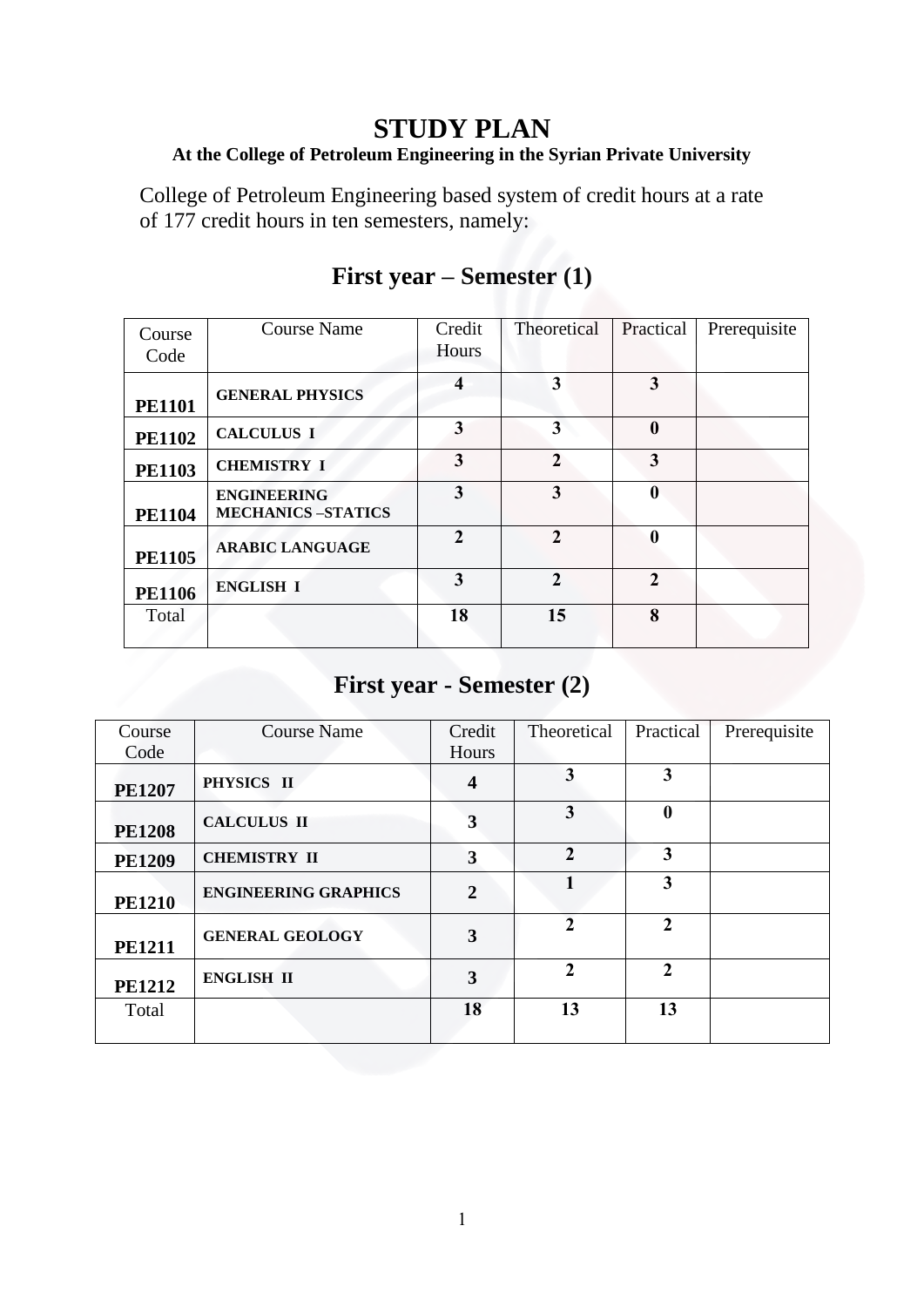#### **Second year - Semester (3)**

| Course        | <b>Course Name</b>                                     | Credit           | Theoretical    | Practical      | Prerequisite |
|---------------|--------------------------------------------------------|------------------|----------------|----------------|--------------|
| Code          |                                                        | Hours            |                |                |              |
| <b>PE2101</b> | <b>ENGINEERING MECHANICS -</b><br><b>DYNAMICS</b>      | 3                | $\overline{2}$ | $\overline{2}$ |              |
| <b>PE2102</b> | <b>INTRODUCTION of PETROLEUM</b><br><b>ENGINEERING</b> | 3                | 3              | $\mathbf{0}$   |              |
| <b>PE2103</b> | PHYSICAL GEOLOGY                                       | 3                | $\mathbf{2}$   | $\mathbf{2}$   |              |
| <b>PE2104</b> | <b>ELECTRICAL ENGINEERING</b>                          | $\boldsymbol{4}$ | 3              | 3              |              |
| <b>PE2105</b> | <b>ORDINARY DIFFERENCIAL</b><br><b>EQUATIONS</b>       | $\mathbf{2}$     | 2              | $\mathbf{0}$   |              |
| <b>PE2106</b> | <b>ANALYTICAL CHEMISTRY</b>                            | 3                |                | 6              |              |
| Total         |                                                        | 18               | 13             | 13             |              |

## **Second year - Semester (4)**

| Course        | <b>Course Name</b>                         | Credit                  | Theoretical    | Practical        | Prerequisite |
|---------------|--------------------------------------------|-------------------------|----------------|------------------|--------------|
| Code          |                                            | Hours                   |                |                  |              |
| <b>PE2207</b> | <b>NUMERICAL METHODS</b>                   | $\overline{2}$          | $\overline{2}$ | $\boldsymbol{0}$ |              |
| <b>PE2208</b> | <b>RESERVOIR ROCK</b><br><b>PROPERTIES</b> | $\overline{\mathbf{4}}$ | 3              | 3                |              |
| <b>PE2209</b> | PETROLEUM GEOLOGY                          | $\overline{\mathbf{4}}$ | 3              | $\mathbf{2}$     |              |
| <b>PE2210</b> | <b>PROBABILITIES &amp; STATISTICS</b>      | $\overline{2}$          | $\mathcal{D}$  | $\mathbf{0}$     |              |
| <b>PE2211</b> | <b>ENGLISH III</b>                         | 3                       | $\mathbf{2}$   | $\mathbf{2}$     |              |
| <b>PE2212</b> | PETROLEUM GEOCHEMISTRY                     | 3                       | $\mathbf{2}$   | $\mathbf{2}$     |              |
| Total         |                                            | 18                      | 14             | 9                |              |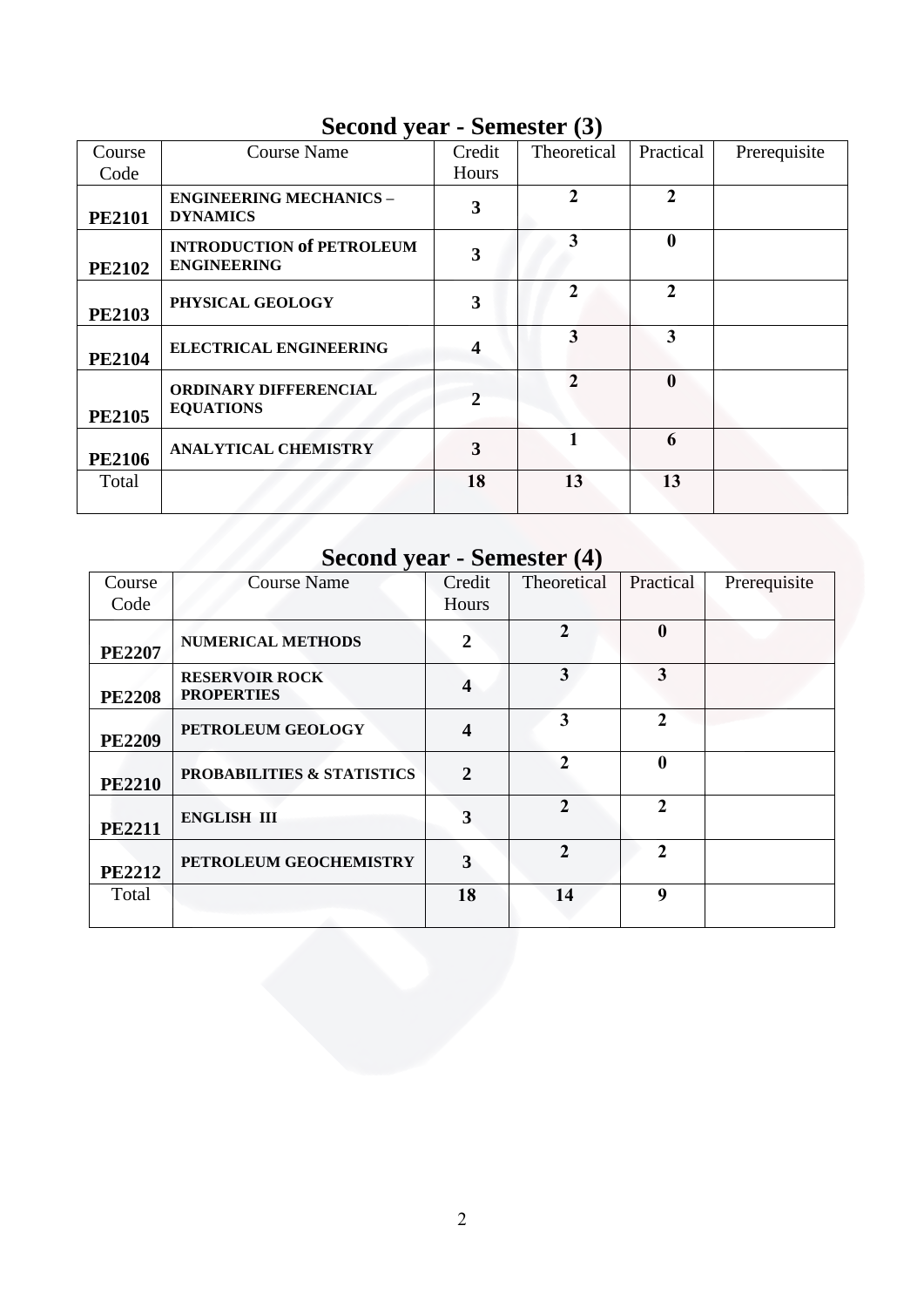| Course        | <b>Course Name</b>                                     | Credit           | Theoretical      | Practical      | Prerequisite |
|---------------|--------------------------------------------------------|------------------|------------------|----------------|--------------|
| Code          |                                                        | Hours            |                  |                |              |
| <b>PE3101</b> | <b>PHASE BEHAVIOR &amp;</b><br><b>RESERVOIR FLUIDS</b> | 3                | 3                | $\mathbf 0$    |              |
| <b>PE3102</b> | <b>REMOTE SENSING</b><br><b>APPLICATIONS</b>           |                  | $\mathbf{0}$     | $\mathbf{2}$   |              |
| <b>PE3103</b> | <b>RESERVOIR ENGINEERING</b>                           | $\boldsymbol{4}$ | 3                | $\mathbf{2}$   |              |
| <b>PE3104</b> | <b>SUBSURFACE MAPPING</b>                              |                  | $\boldsymbol{0}$ | 3              |              |
| <b>PE3105</b> | <b>THERMODYNAMICS</b>                                  | 3                | $\mathfrak{D}$   | $\mathbf{2}$   |              |
| <b>PE3106</b> | <b>INTRODUCTION OF</b><br><b>COMPUTER SCIENCES</b>     | 3                | $\mathcal{L}$    | $\overline{2}$ |              |
| <b>PE3107</b> | STRUCTURAL GEOLOGY                                     | 3                | $\mathfrak{D}$   | $\mathbf{2}$   |              |
| Total         |                                                        | 18               | 12               | 13             |              |

## **Third year - Semester (5)**

# **Third year - Semester (6)**

| Course<br>Code | <b>Course Name</b>                                      | Credit<br>Hours         | Theoretical      | Practical      | Prerequisite |
|----------------|---------------------------------------------------------|-------------------------|------------------|----------------|--------------|
| <b>PE3208</b>  | <b>DRILLING &amp; COMPLETION OF</b><br><b>OIL WELLS</b> | $\overline{\mathbf{4}}$ | 3                | $\overline{2}$ |              |
| <b>PE3209</b>  | <b>MUD &amp; CIMENT LAB.</b>                            | $\mathbf{1}$            | $\boldsymbol{0}$ | 3              |              |
| <b>PE3210</b>  | WELL LOGGING - 1                                        | $\overline{\mathbf{4}}$ | 3                | $\overline{2}$ |              |
| <b>PE3211</b>  | PETROLEUM PRODUCTION<br><b>ENGINEERING</b>              | 3                       | $\overline{3}$   | $\mathbf{0}$   |              |
| <b>PE3212</b>  | <b>NATURAL GAS RESERVOIR</b>                            | 3                       | 3                | $\mathbf{0}$   |              |
| <b>PE3213</b>  | <b>PVT</b><br>PVT LAB.                                  | $\mathbf{1}$            | $\boldsymbol{0}$ | 3              |              |
| <b>PE3214</b>  | <b>TECHNICAL REPORT</b><br><b>WRITING</b>               | $\overline{2}$          | $\overline{2}$   | $\mathbf 0$    |              |
| Total          |                                                         | 18                      | 14               | 10             |              |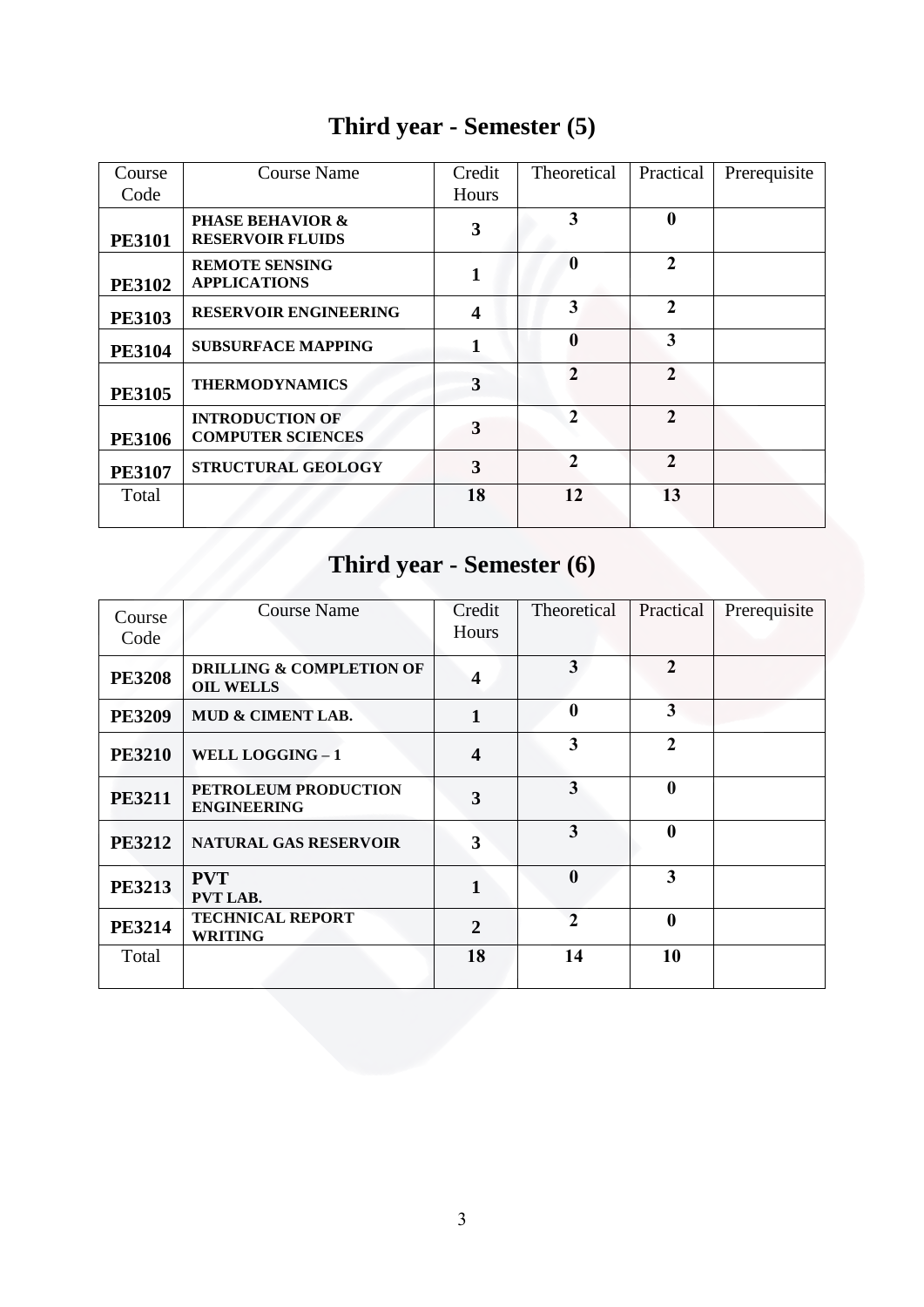| Course<br>Code | Course Name                                       | Credit<br>Hours  | Theoretical    | Practical      | Prerequisite |
|----------------|---------------------------------------------------|------------------|----------------|----------------|--------------|
| <b>PE4101</b>  | <b>RESERVOIR ENGINEERING - II</b>                 | $\boldsymbol{4}$ | 3              | $\mathbf{2}$   |              |
| <b>PE4102</b>  | <b>WELL DESIGN</b>                                | 4                | 3              | $\overline{2}$ |              |
| <b>PE4103</b>  | <b>RESERVOIR MODELING</b>                         | 3                | $\mathfrak{D}$ | $\mathbf{2}$   |              |
| <b>PE4104</b>  | <b>CREATIVITY IN</b><br><b>ENGINEERING DESIGN</b> | 3                | $\mathbf{2}$   | $\mathfrak{D}$ |              |
| <b>PE4105</b>  | PRODUCTION EQUIPMENT<br><b>DESIGN</b>             | 3                | $\mathfrak{D}$ | $\mathfrak{D}$ |              |
| Total          |                                                   | 17               | 12             | 10             |              |

## **Fourth year - Semester (7)**

# **Fourth year - Semester (8)**

| Course<br>Code | <b>Course Name</b>                          | Credit<br>Hours  | Theoretical    | Practical        | Prerequisite |
|----------------|---------------------------------------------|------------------|----------------|------------------|--------------|
| <b>PE4206</b>  | <b>DRILLING EQUIPMENT</b><br><b>DESIGN</b>  | 3                | $\mathbf{2}$   | $\mathbf{2}$     |              |
| <b>PE4207</b>  | <b>WELL TESTING</b>                         | 3                | 3              | $\boldsymbol{0}$ |              |
| <b>PE4208</b>  | PETROLEUM ECONOMICS                         | $\overline{2}$   | $\mathfrak{D}$ | $\boldsymbol{0}$ |              |
| <b>PE4209</b>  | <b>ENHANCED OIL RECOVERY</b>                | 3                | 3              | $\mathbf{0}$     |              |
| <b>PE4210</b>  | <b>GEOPHYSICS</b>                           | $\boldsymbol{4}$ | 3              | $\overline{2}$   |              |
| <b>PE4211</b>  | مقاومة مواد<br><b>STRENGTH OF MATERIALS</b> | 3                | $\overline{2}$ | $\mathcal{L}$    |              |
| Total          |                                             | 18               | 15             | 6                |              |